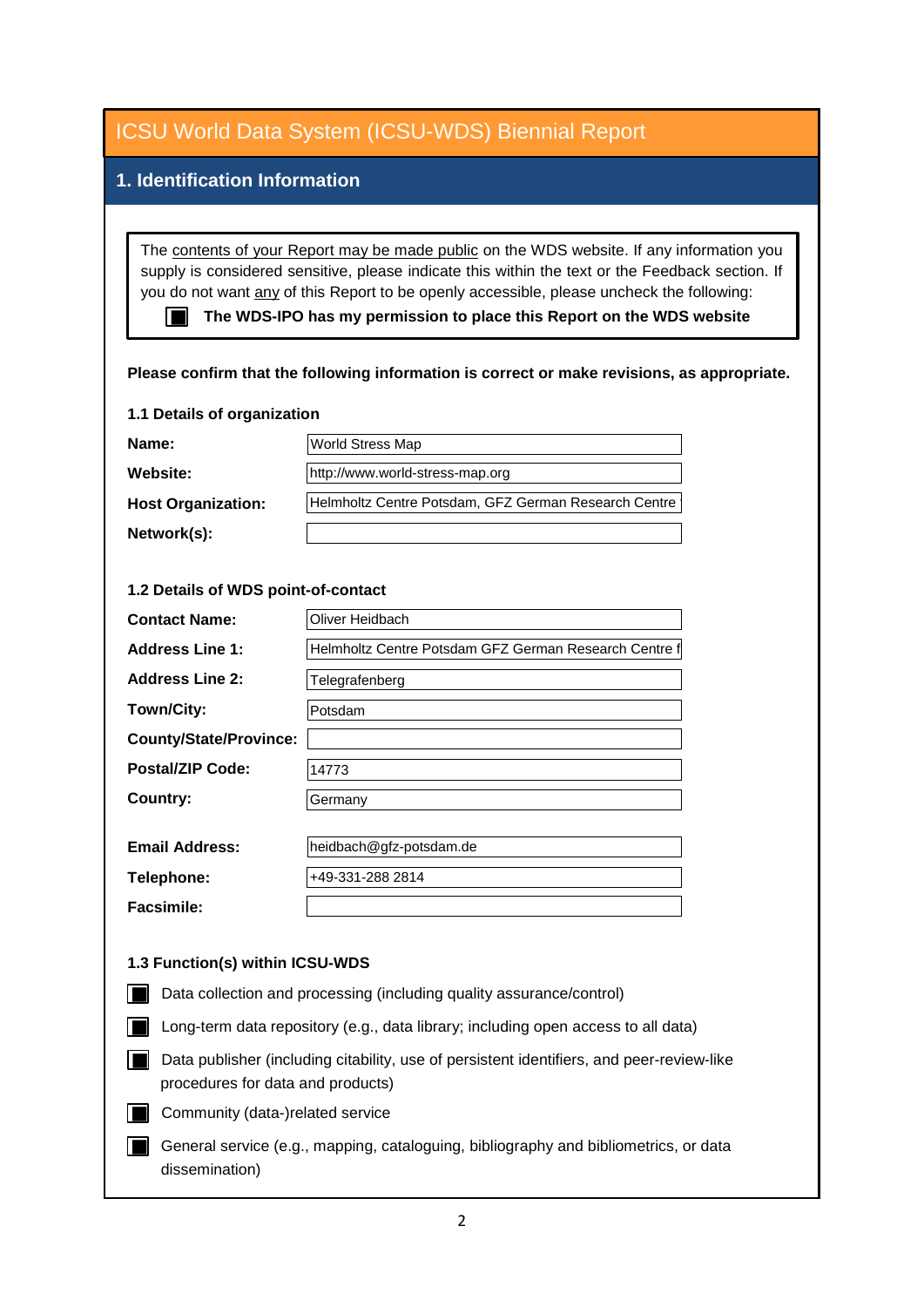## **2. Remit & Status**

#### **2.1 Please provide a short summary of the remit of your organization. [Max. ≈ 250 words]**

The World Stress Map (WSM) project has been compiling since 1986 a free and public global database of contemporary tectonic stress information of the Earth's crust. The WSM is the only global stress data repository and thus a key resource for scientists and engineers in both academia and industry for e.g. understanding geodynamic processes, seismic hazard assessment, improving hydrocarbon production, safe subsurface disposal of waste and greenhouse gases, and geothermal power production.

The WSM project provides a quality ranking scheme and analysis guidelines for the different stress indicators that come from engineering techniques (e.g. overcoring), geophysics (e.g. earthquake focal mechanism solutions, borehole breakouts, hydraulic fracturing). The qualtiy ranking scheme and the guidelines have been developed in collaboration with leading experts and are thus internationally accepted.

The current WSM 2008 databae release contains 21,750 data records – all of which can be downloaded free of charge from the project website: http://www.world-stress-map.org. The WSM website also includes stress maps, software, stress interpretation guidelines and our fast on-line database interface CASMO – Create A Stress Map Online. CASMO allows WSM users to create high-quality stress maps to their own specifications that are delivered to the user via e-mail within a minute.

#### **Guidance**

- Include here
	- o The mission of your organization and its responsibilities
	- o Links to strategic documents/business plans for achieving this mission
	- o Any stakeholders, for example, data producers/depositors and user community(ies)

### **2.2 Please provide a short summary of the current status of your organization. [Max. ≈ 250 words]**

The WSM project is embedded in Section 2.6 "Seismic Hazard and Stress Field" as one of the key long-term projects. The section 2.6 has approximately 30 employees and it is part of Department 2 "Physics of the Earth" of the GFZ German Research Centre for Geosciences. The GFZ has almost 1200 employees and it is the national research centre for geosciences in Germany.

In particular the WSM database is the backbone of the Working Group "Analysis and Modelling of Crustal Stress" in section 2.6 headed by Oliver Heidbach. This working group has currently 10 members (two Sen. Researcher, one Post doc, two master students, three Ph.D. students, one student co-worker and one software engineer). Except the two Sen. Researcher the working group is funded by third-party money. The working group members dedicate only 10-20% of their work time to the WSM project. However, the WSM has also a strong international network of co-workers that contribute new data to the WSM in a regular way.

In average 100 stress maps are produced per month with our web interface CASMO (Create A Stress Map Online); half of the users are from industry (hydrocarbon, geothermal, mining). The download of the  $|$  pre-defined stress map from the website is not tracked.

#### **Guidance**

- Give details on your
	- o Organizational structure, including the connections to your host organization
	- o Funding
	- o Staffing levels
	- o Usage statistics, for instance, number of national/international users or downloads
- In particular, please indicate any changes to the above over the last two years and whether any changes are anticipated to occur within the next two years.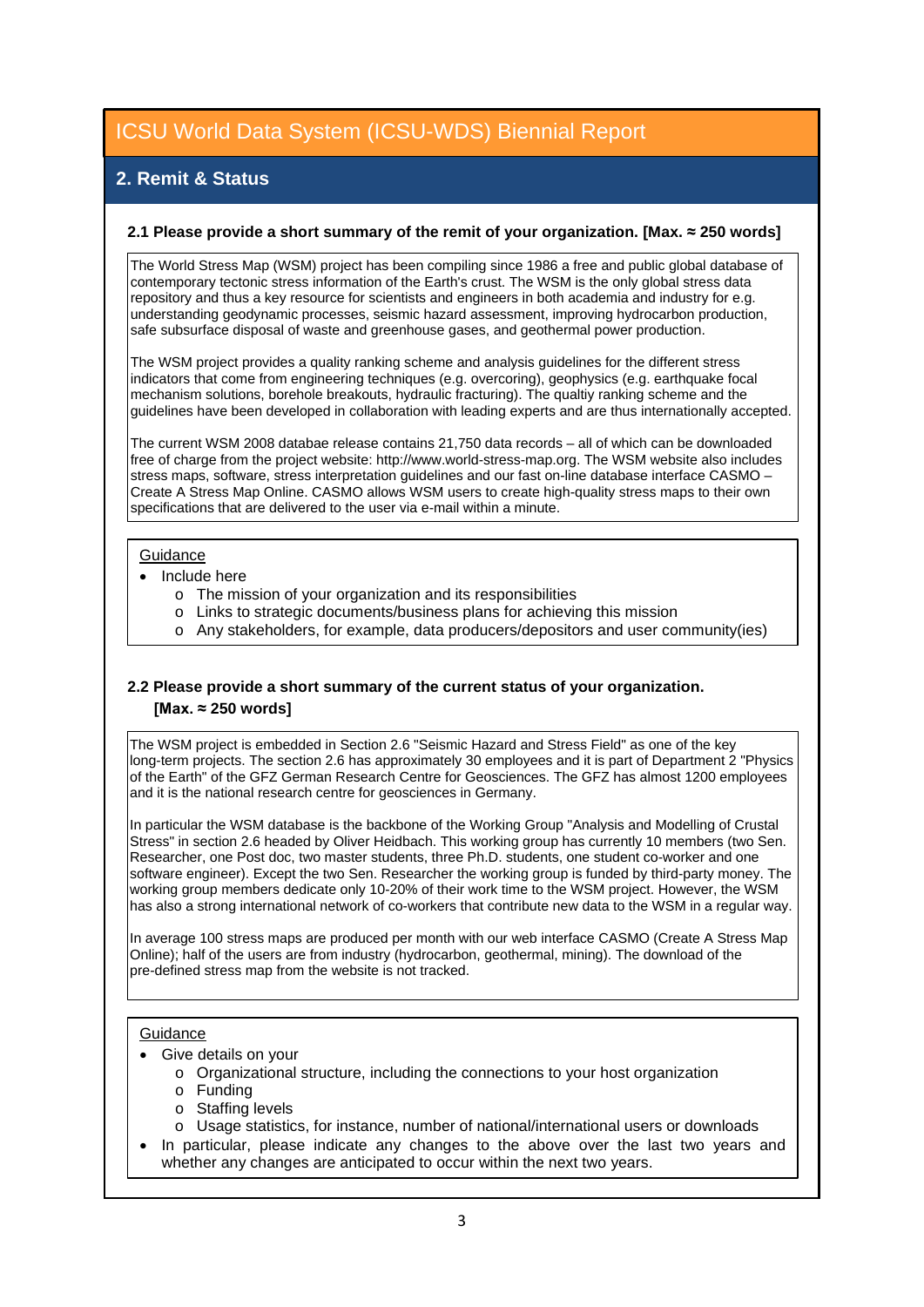### **3. Activities & Developments**

**Note: In this section, you may wish to cite other reports your organization has generated (e.g., annual reports), as deemed necessary. Please provide links to those reports here and reference them in your responses. [Free text]**

As the WSM project has no dedicated funding, no progress reports are produced.

### **3.1 Please list any major conferences/meetings attended by your organization over the previous two years. [Max. ≈ 100 words]**

Due to the strong international network, the WSM is represented at all international geo-scientific conferences such as:

- European Geosciences Union (EGU)

- International Society of Rock Mechanics (ISRM)

- American Geophysical Union (AGU) (own session planned in 2015 or 2016 with US colleges)

- International Union of Geodesy and Geophysics (IUGG) (e.g. own session S08b in Prague 2015)

- European Association of Geoscientists and Engineers (EAGE)

### **3.2 Please list any major articles or research papers produced by your organization over the previous two years. [Max. ≈ 100 words]**

Altmann, J. B., et al. (2014), Pore pressure stress coupling in 3D and consequences for reservoir stress states and fault reactivation, Geothermics, 10.1016/j.geothermics.2014.1001.1004. Moreno, M., C. Haberland, O. Oncken, A. Rietbrock, S. Angiboust, and O. Heidbach (2014), Locking of the Chile subduction zone controlled by fluid pressure before the 2010 earthquake, Nature Geosciences, doi:10.1038/ngeo2102.

Reiter, K., O. Heidbach, I. Moeck, D. Schmitt, and C. Hauck (2014), Crustal stress field pattern of Canada, Tectonophys., 636, doi: 10.1016/j.tecto.2014.1008.1006, 1111-1124.

### **3.3 Please list any capacity building/training efforts by your organization over the previous two years. [Max. ≈ 100 words]**

- Lecturing at the University of Potsdam (Arno Zang and Oliver Heidbach, Assoc. Prof.) - Lecturing at the Karlsruhe Institute of Technology KIT (Oliver Heidbach, Assoc. Prof.) - Dedicated training courses at Universtiy in Costa Rica, Japan, China and Korea on the assessment, analysis, and modelling of tectonic stress

**3.4 Please mention any engagement by your organization with ICSU research programmes [\(list available here\)](http://www.icsu.org/what-we-do/@@category_search?path=/icsu/what-we-do&Subject:list=International%20Research%20Collaboration) and with WDS (e.g., in Working Groups). [Max. ≈ 100 words]**

currently no engagements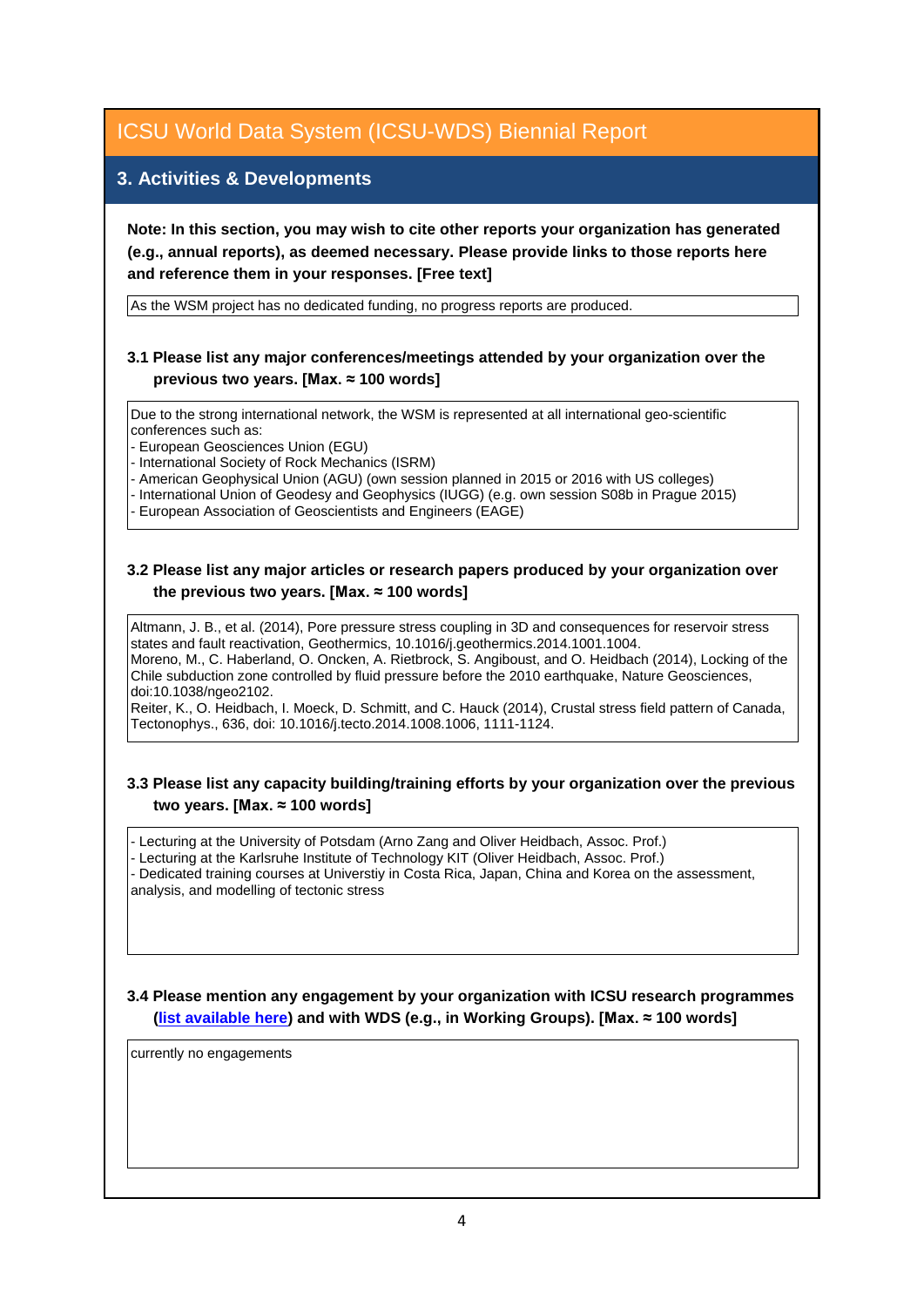## **3. Activities & Developments (Continued)**

### **3.5 Please give an overview of the status of any previously ongoing and new scientific and technological developments within your organization over the previous two years. [Max. ≈ 200 words]**

We focused in the past two years on three main issues:

1.) Preparation for a new database release in year 2016. For this systematically re-assessed for a number of countries all existing data records and we strengthened our collaboration with a number of countries where access of data was very limited (e.g. Memorandum of Understanding with South Africa and China to incorporate their stress data base into the WSM using our quality ranking scheme and analysis guidlines).

2.) Refinement and extension of the quality ranking scheme and the analysis guidelines (to be released in 2016 along with the new WSM database release).

3.) Fund raising for a 50% software engineer that has recently started to migrate the data base into a more sophisticated data base software and in order to update our internet page and the web-inteface for the database access.

### **3.6 Please give an overview of any new data, products, and services offered by your organization over the previous two years. [Max. ≈ 200 words]**

Due to the very low staff level that is attached to the WSM project we did not develop any new data, products or services on our WSM project page. However, we produced a number of international papers on specific countries where we re-assessed and extened the national stress data base substantially (Germany, Italy, Switzerland, South Africa, Canada, Australia, England, The Netherland, Brazil etc.). The results of these collaborations will all be part of the anticipated WSM 2016 database release.

**3.7 Please give an overview of any new standards or best practices adopted by your organization over the previous two years. [Max. ≈ 200 words]**

No new standards or best practices have been developed over the past two years.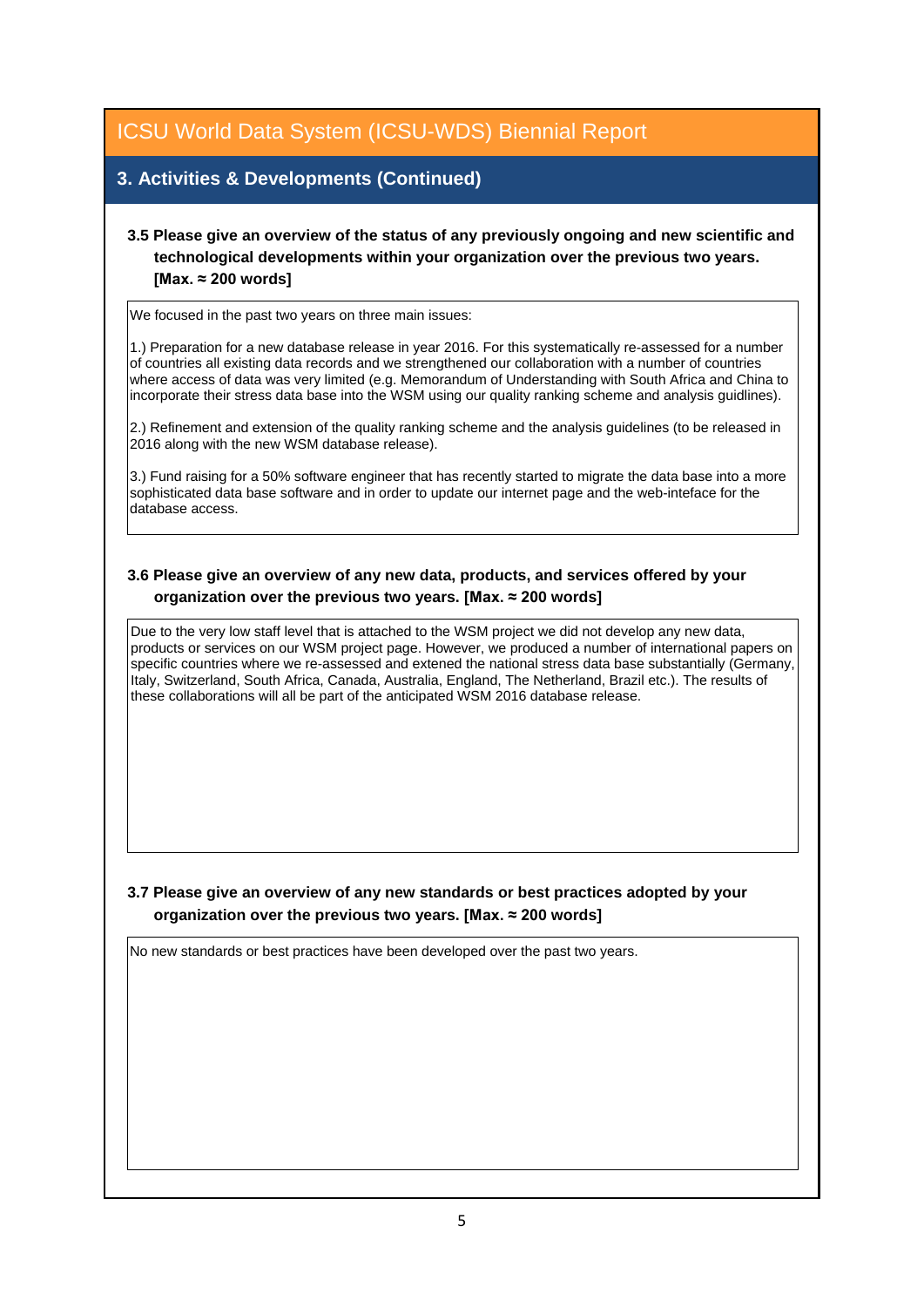## **4. Assessment & Accreditation**

### **4.1 Please supply details of any formal assessment or accreditation your organization has undergone within the last two years (other than WDS certification). [Max. ≈ 100 words]**

Memorandum of Understanding between the GFZ German Research Centre for Geosciences and the Institute of Crustal Dynamics (ICD) to exchange knowledge and stress data between the WSM research group and the ICD. China has an extensive stress data base that is currently re-assessed - a chinese Ph.D. student is currently at the GFZ for a year - using the WSM quality ranking scheme. Several thousand new data records from China will be integrated into the WSM 2016 database release.

#### **Guidance**

• An assessment or accreditation should ideally be performed by external body, for example, the Data Seal of Approval, an umbrella organization (network), or certification under ISO 9001. However, it may also include the adoption of an internal Quality Management System/Framework without official ISO 9001 certification. If your organization has a documented Quality Manual, please mention this and attach it to your report.

**4.2 Please list any changes within your organization related to its accreditation as a WDS Member. In particular, please refer to any feedback given by the Reviewers of your organization's application on WDS criteria that required future clarification or improvement. [Max. ≈ 450 words]**

no changes.